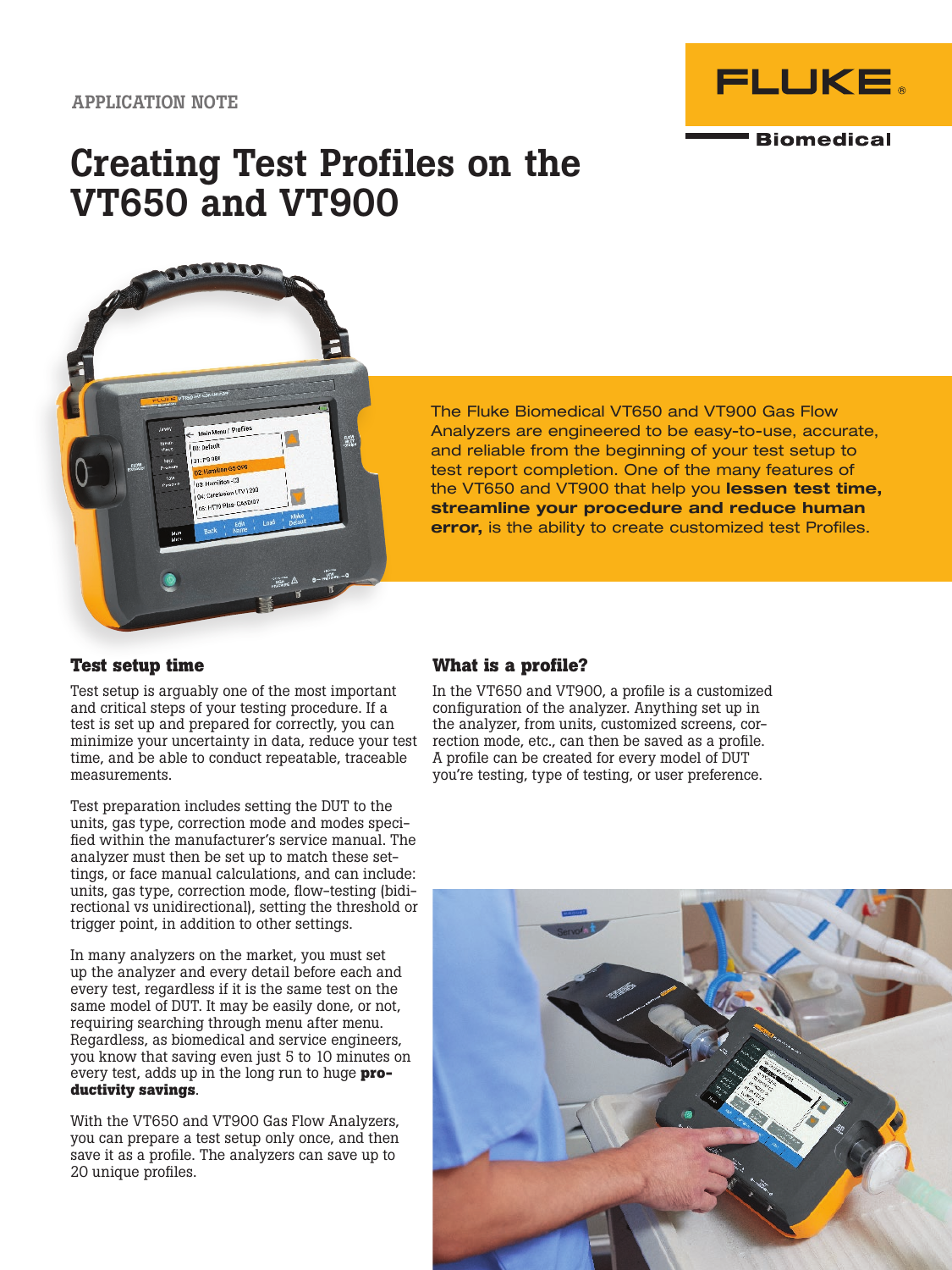

## **How do I create a Profile?**

Creating a testing profile on the VT650 and VT900 is fast and easy:



1. Configure the analyzer to your preference, or to the requirements within your DUT test procedure.



2. Tap "Menus" on the bottom left of the screen, and then "Profiles".



3. Use the arrows to highlight which number you would like this test profile to be, and press "SAVE".

#### **Pro tip:**

You can rename the profile to something that resonates with you—for example, the model name of a ventilator in your facility; or type of testing. This is highly recommended.



### **Pro tip:**

If you are using one profile more frequently than the others, you can select "Use this profile on power up". The VT650 and VT900 will automatically load that profile upon power up, eliminating analyzer setup time and reducing your total test time.

Your profile will be shown on the left side of the title bar, so you always know what profile you're on, helping reduce human error.

| <b>Airway</b>         | <b>Profile</b><br>$\bullet$ $\Box$                                                      | Airway                | DRAGER, |                    | Air       | <b>ATP</b>                    | $\blacksquare$ |
|-----------------------|-----------------------------------------------------------------------------------------|-----------------------|---------|--------------------|-----------|-------------------------------|----------------|
| <b>Breath Views</b>   | *00: FACTORY PROFILE<br>01: DRAGER                                                      | <b>Breath Views</b>   |         | Flow:<br>Pressure: |           | $0.00$ lpm<br>$0.00$ cm $H2O$ |                |
| High Pressure         | 02: PROFILE 02<br>03: PROFILE 03                                                        | <b>High Pressure</b>  |         | <b>Volume:</b>     |           | 0.0001                        |                |
| Low Pressure          | $\bm{\nabla}$<br>04: PROFILE 04                                                         | Low Pressure          |         | Oxygen:            |           | 20.9%                         |                |
| Ultra-Low<br>Pressure | 05: PROFILE 05<br>06: PROFILE 06                                                        | Ultra-Low<br>Pressure |         |                    |           |                               |                |
| Ultra-Low<br>Flow:    | Use this profile on<br><b>View</b><br><b>View</b><br>Selection<br>Current<br>$power-up$ | Ultra-Low<br>Flow     |         |                    |           |                               |                |
| Menus                 | Back<br>Edit Name<br>Load<br>Save                                                       | <b>Menus</b>          | Zero    | Graph              | More Data | Profiles                      | 5ave           |